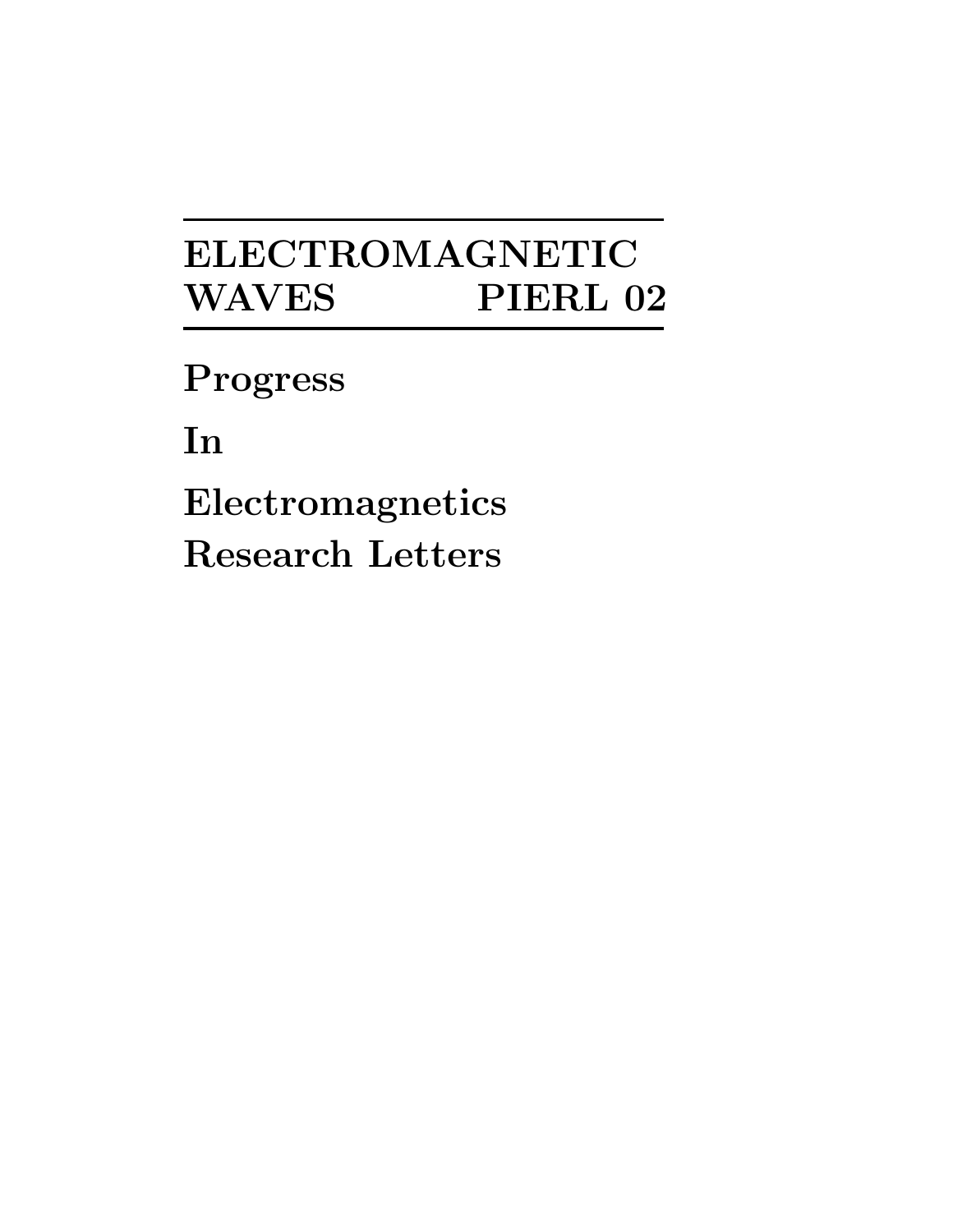c 2008 EMW Publishing. All rights reserved.

No part of this publication may be reproduced. Request for permission should be addressed to the Publisher.

All inquiries regarding copyrighted material from this publication, manuscript submission instructions, and subscription orders and price information should be directed to: EMW Publishing, P. O. Box 425517, Kendall Square, Cambridge, Massachusetts 02142, USA.

E-ISSN 1937-6480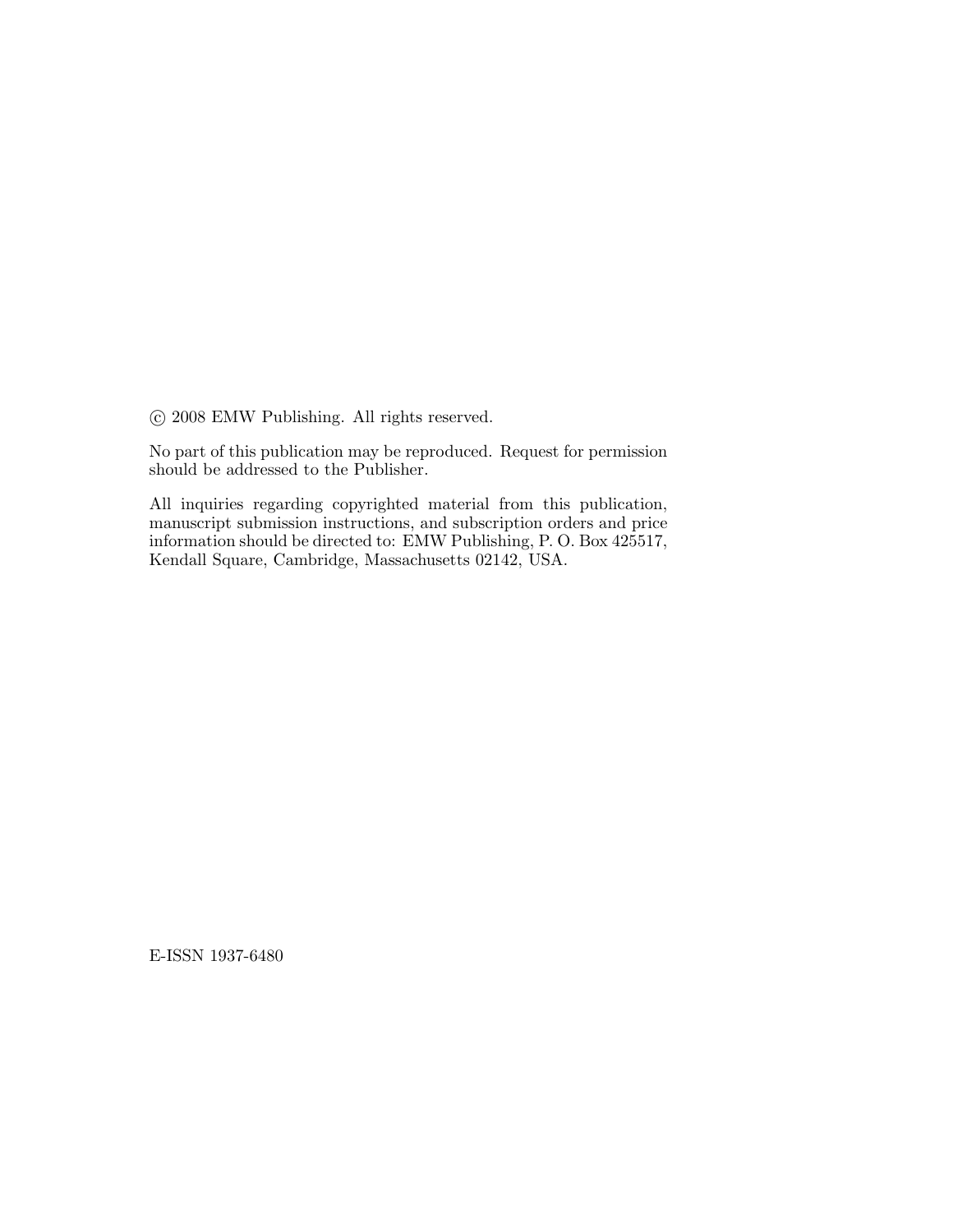## **ELECTROMAGNETIC**  $\bf WAVES$

**Progress**

**In**

**Electromagnetics Research Letters**

**Chief Editor: J. A. Kong** 

EMW Publishing Cambridge, Massachusetts, USA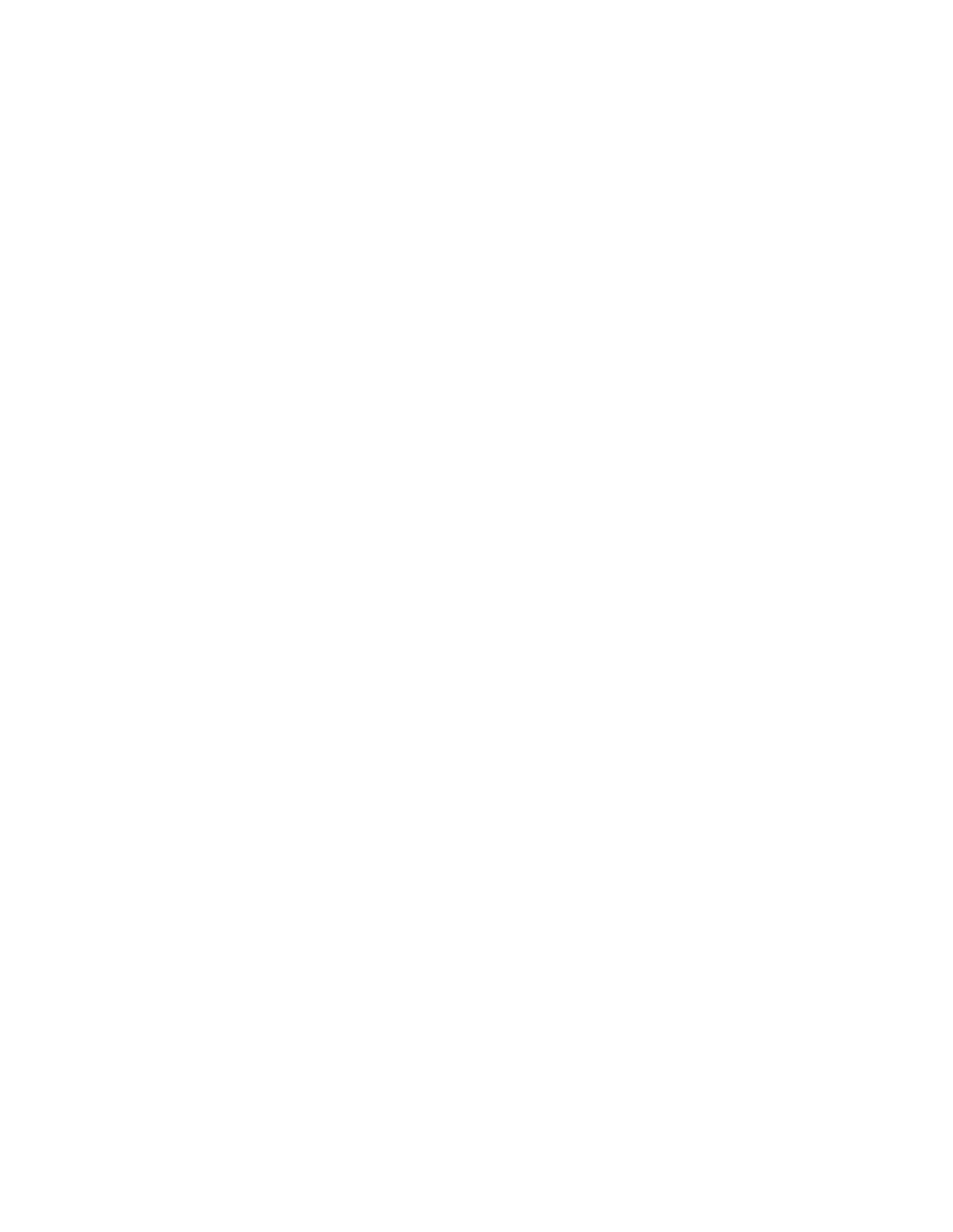### **CONTENTS**

#### **A PLANAR U TYPE MONOPOLE ANTENNA FOR UWB APPLICATIONS**

| $X.-C.$ Yin, C.-L. Ruan, C.-Y. Ding, and J.-H. Chu |  |
|----------------------------------------------------|--|
|                                                    |  |
|                                                    |  |
|                                                    |  |

#### **RADIATION OF A HERTZIAN DIPOLE IN A SHORT-ENDED CONDUCTING CIRCULAR CYLINDER WITH NARROW CIRCUMFERENTIAL SLOTS**

|  |  |  | J. S. Ock and H. J. Eom |
|--|--|--|-------------------------|
|  |  |  |                         |

#### **MODEL OF MAN-MADE TARGET BENEATH FOLIAGE USING POLINSAR**

| B. Zou, H. Cai, L. Zhang, and M. Lin             |  |
|--------------------------------------------------|--|
|                                                  |  |
|                                                  |  |
| 3 Model of Man-Made Target beneath Random Volume |  |
|                                                  |  |
|                                                  |  |
|                                                  |  |

#### **HYBRID CT-BEM METHOD ANALYSIS OF UNSCREENED SLAB LINES**

| Q. Zheng, F. Xie, B. Yao, and W. Cai |  |
|--------------------------------------|--|
|                                      |  |
|                                      |  |
|                                      |  |

#### v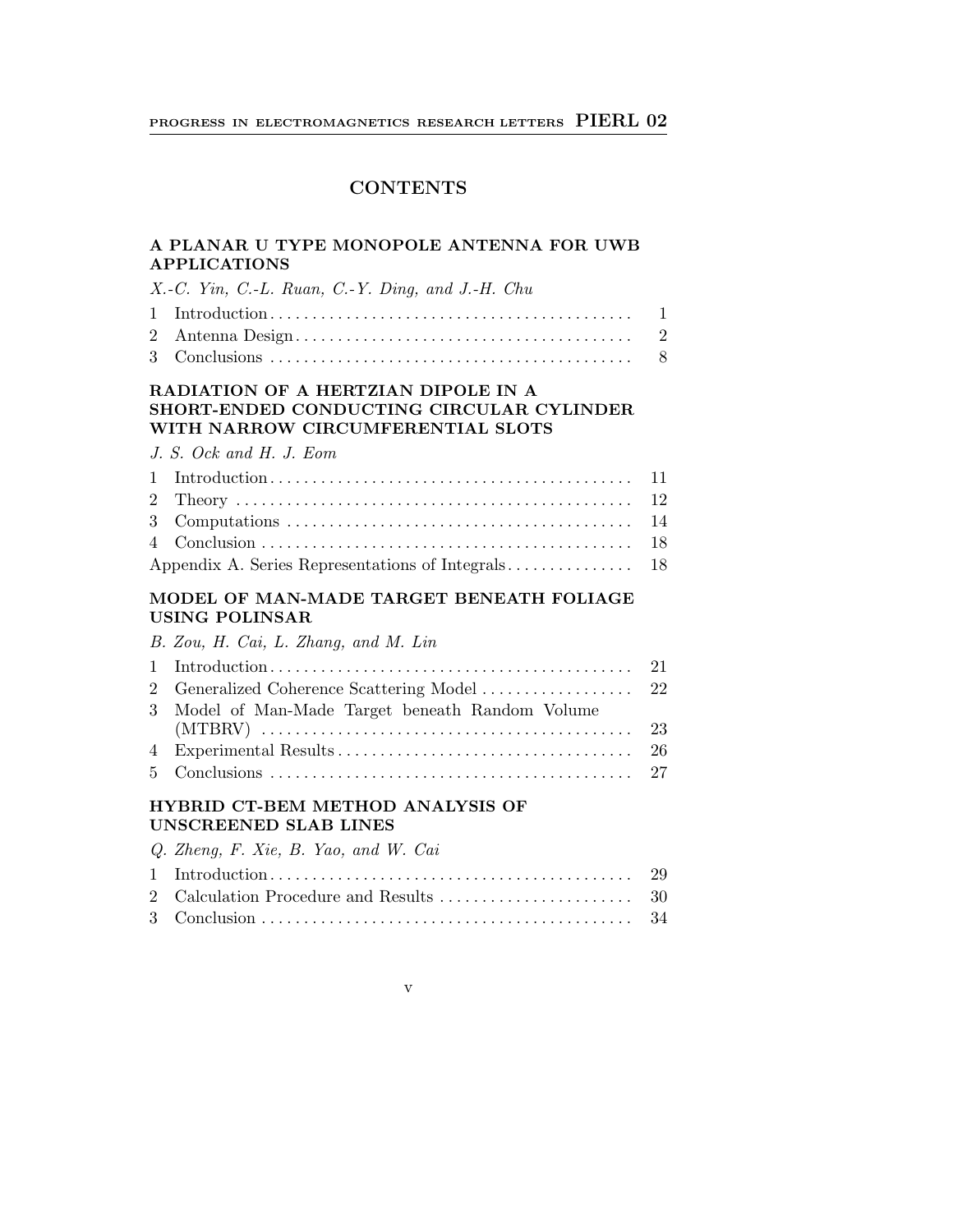#### **CPW-TO-STRIPLINE VERTICAL VIA TRANSITIONS FOR 60 GHZ LTCC SOP APPLICATIONS**

|  | - 2<br>æe<br>, |
|--|----------------|
|  |                |

| 2 Design and Analysis of CPW-to-Stripline Vertical Via |  |
|--------------------------------------------------------|--|
|                                                        |  |
|                                                        |  |
|                                                        |  |

#### **STARK EFFECT IN P-TYPE DELTA-DOPED QUANTUM WELLS**

| A. M. Miteva, S. J. Vlaev, V. Donchev, and V. Donchev |  |
|-------------------------------------------------------|--|
|                                                       |  |
|                                                       |  |
|                                                       |  |

#### **FINITE ELEMENT METHOD SIMULATION OF PHOTOINDUCTIVE IMAGING FOR CRACKS**

|  | $C.-C.$ Tai and Y.-L. Pan |  |
|--|---------------------------|--|
|  |                           |  |
|  |                           |  |
|  |                           |  |
|  |                           |  |

| 5 Conclusions |  |
|---------------|--|
|---------------|--|

#### **ESTIMATION OF RELATIVE PERMITTIVITY OF SHALLOW SOILS BY USING THE GROUND PENETRATING RADAR RESPONSE FROM DIFFERENT BURIED TARGETS**

L. Capineri, D. J. Daniels, P. Falorni, O. L. Lopera and C. G. Windsor

vi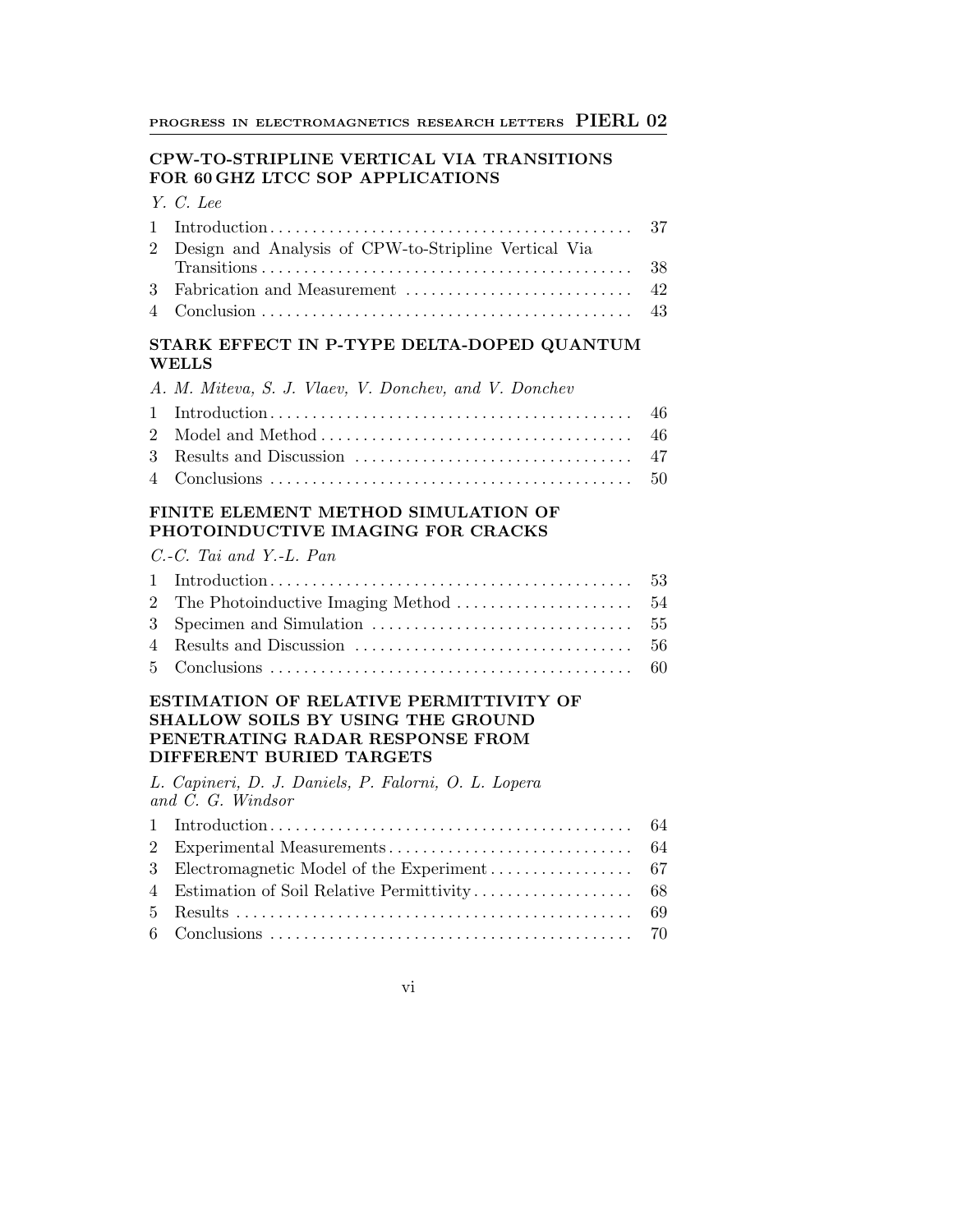#### **HARMONIC SUPPRESSION OF BRANCH-LINE AND RAT-RACE COUPLER USING COMPLEMENTARY SPILT RING RESONATORS (CSRR) CELL**

|                                                                                                     | J. Zhang and X.-W. Sun   |         |
|-----------------------------------------------------------------------------------------------------|--------------------------|---------|
|                                                                                                     |                          |         |
| 2                                                                                                   |                          |         |
|                                                                                                     |                          |         |
|                                                                                                     |                          |         |
| TRANSPORT PROPERTIES OF DELTA DOPED FIELD<br>EFFECT TRANSISTOR<br>O. Oubram and L. M. Gaggero-Sager |                          |         |
|                                                                                                     |                          |         |
|                                                                                                     | 2 Theoretical Decleround | $\circ$ |

#### **A CONCEPT OF MOVING DIELECTROPHORESIS ELECTRODES BASED ON MICROELECTRO-MECHANICAL SYSTEMS (MEMS) ACTUATORS**

|--|--|--|

#### **WAVEGUIDE STRUCTURES FOR GENERATION OF TERAHERTZ RADIATION BY ELECTRO-OPTICAL PROCESS IN GAAS AND ZNGEP**<sub>2</sub> **USING 1.55**  $\mu$ M **FIBER LASER PULSES**

|                                    | T. Yang, S. Song, H. Dong, and R. Ba |  |  |
|------------------------------------|--------------------------------------|--|--|
|                                    |                                      |  |  |
|                                    |                                      |  |  |
|                                    |                                      |  |  |
|                                    |                                      |  |  |
| AN SUPPORT VECTOR REGRESSION BASED |                                      |  |  |

#### **NONLINEAR MODELING METHOD FOR SIC MESFET**

| Y. Xu, Y. Guo, R. Xu, L. Xia, and Y. Wu          |  |
|--------------------------------------------------|--|
|                                                  |  |
|                                                  |  |
| 3 Nonlinear Modeling of SiC MESFETs Based on SVR |  |
|                                                  |  |

vii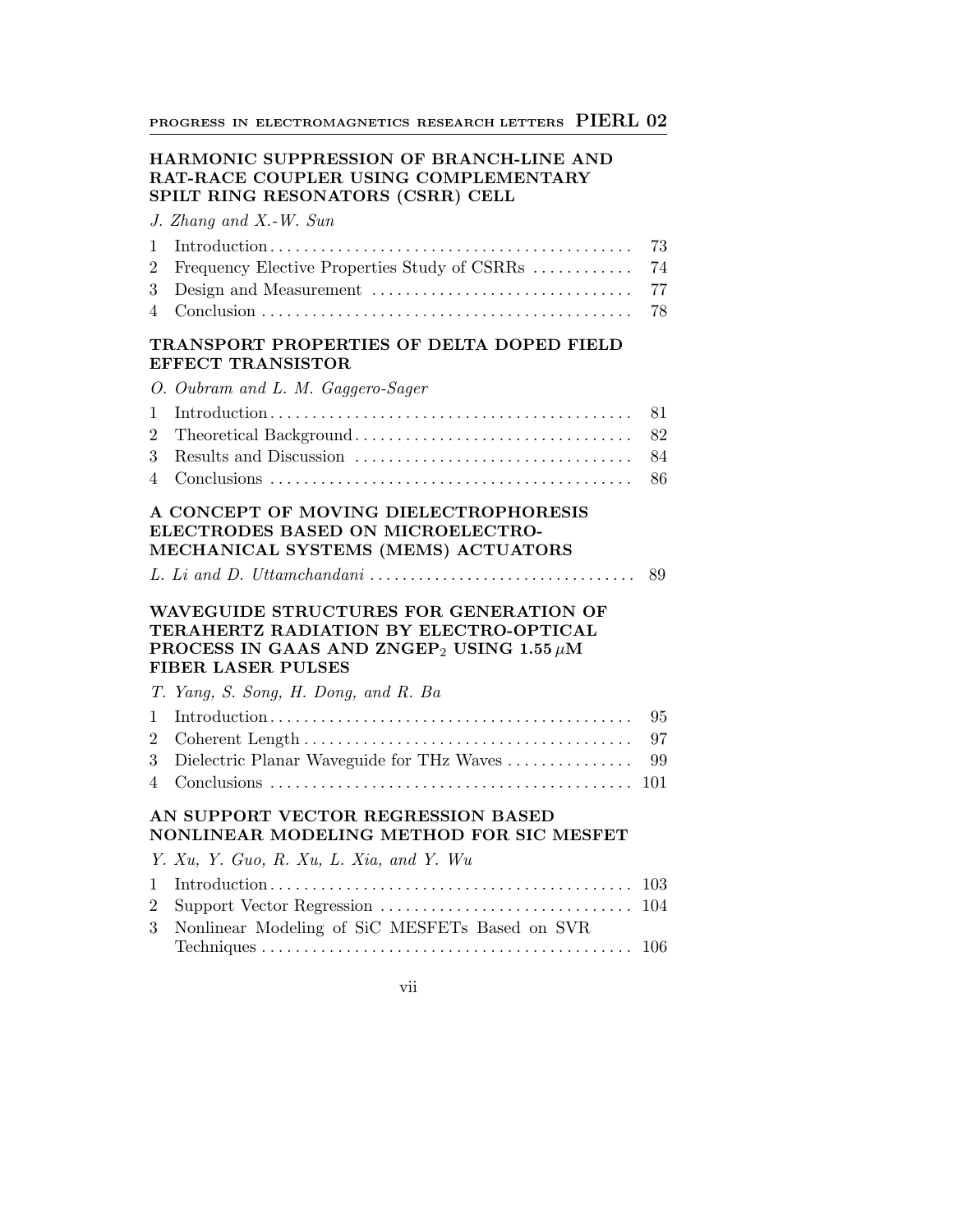|                                    | PROGRESS IN ELECTROMAGNETICS RESEARCH LETTERS PIERL 02                                                      |                                 |
|------------------------------------|-------------------------------------------------------------------------------------------------------------|---------------------------------|
| $\overline{4}$<br>5                |                                                                                                             | 110                             |
|                                    | HOLOGRAPHIC FEMTOSECOND LASER PROCESSING<br>AND THREE-DIMENSIONAL RECORDING IN<br><b>BIOLOGICAL TISSUES</b> |                                 |
|                                    | Y. Hayasaki                                                                                                 |                                 |
| 1<br>2<br>3<br>4<br>5              |                                                                                                             | 115<br>116<br>117<br>122        |
|                                    | INTERFEROMETRIC ISAR IMAGING ON SQUINT<br><b>MODEL</b>                                                      |                                 |
|                                    | C. Z. Ma, T. S. Yeo, H. S. Tan, and G. Y. Lu                                                                |                                 |
| 1<br>$\overline{2}$<br>3<br>4<br>5 | Three Dimensional Imaging Algorithms                                                                        | 125<br>126<br>129<br>130<br>132 |
|                                    | MULTIPLE CAVITY MODELING OF A FEED<br>NETWORK FOR TWO DIMENSIONAL PHASED<br><b>ARRAY APPLICATION</b>        |                                 |
|                                    | D. K. Panda and A. Chakraborty                                                                              |                                 |
| 1<br>2<br>3<br>$\overline{4}$      | Numerical Results and Discussion                                                                            | 135<br>136<br>138<br>139        |
|                                    | A NOVEL BANDPASS WAVEGUIDE FILTER<br>STRUCTURE ON SIW TECHNOLOGY                                            |                                 |
|                                    | Z. Sotoodeh, B. Biglarbegian, F. H. Kashani, and H. Ameri                                                   |                                 |
| 1<br>2                             |                                                                                                             |                                 |

viii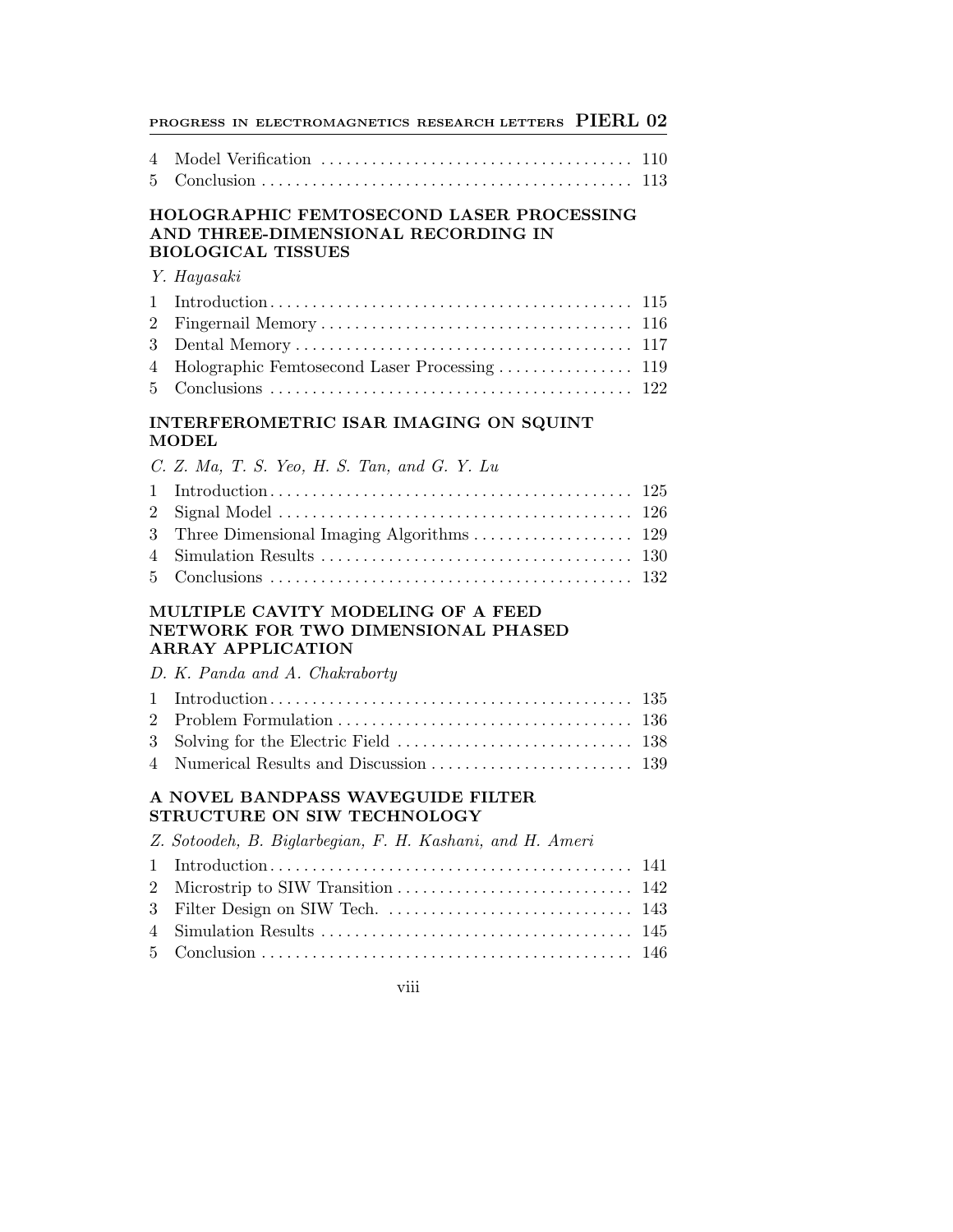#### **TRANSMITTANCE AND FRACTALITY IN A CANTOR-LIKE MULTIBARRIER SYSTEM**

D. S. D´iaz-Guerrero, F. Montoya, L. M. Gaggero-Sager and R. Pérez-Álvarez

#### **DESIGN OF SINGLE PIN SHORTED THREE-DIELECTRIC-LAYERED SUBSTRATES RECTANGULAR PATCH MICROSTRIP ANTENNA FOR COMMUNICATION SYSTEMS**

| A. Sharma and G. Singh |  |  |
|------------------------|--|--|
|                        |  |  |

#### **TRIANGULAR RESONATOR BANDPASS FILTER WITH TUNABLE OPERATION**

#### J.-K. Xiao

| 2 Resonant Performance of Equilateral Triangular Resonator . 168 |  |
|------------------------------------------------------------------|--|
| 3 New Design of Triangular Patch Resonator Bandpass Filter       |  |
|                                                                  |  |
|                                                                  |  |

#### **MULTIPLE ANTENNA TRANSMISSION TECHNIQUE FOR UWB SYSTEM**

B.-W. Koo, M.-S. Baek, and H.-K. Song

| 3 Preamble Design for Multiple Antennas of MB-OFDM 180 |  |
|--------------------------------------------------------|--|
|                                                        |  |
|                                                        |  |

ix